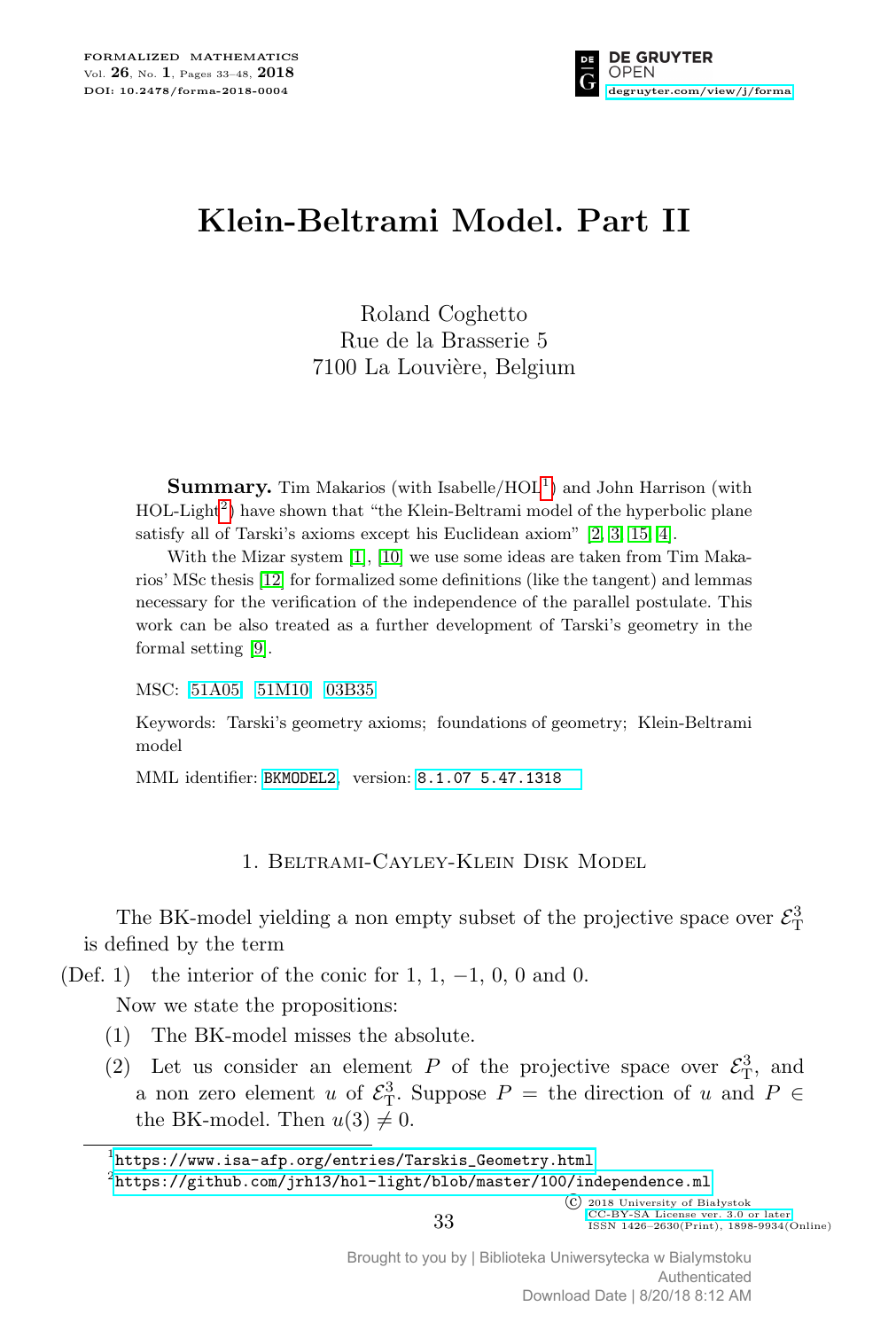Let  $P$  be an element of the BK-model. The functor BK-to-REAL2( $P$ ) yielding an element of the inside of  $circle(0,0,1)$  is defined by

(Def. 2) there exists a non zero element *u* of  $\mathcal{E}_{\rm T}^3$  such that the direction of  $u = P$ and  $u(3) = 1$  and  $it = [u(1), u(2)].$ 

Let *Q* be an element of the inside of circle(0,0,1). The functor REAL2-to-BK(*Q*) yielding an element of the BK-model is defined by

(Def. 3) there exists an element *P* of  $\mathcal{E}_{\rm T}^2$  such that  $P = Q$  and  $it =$  the direction of  $[(P)_1, (P)_2, 1]$ .

Now we state the propositions:

- (3) Let us consider an element *P* of the BK-model. Then  $REAL2$ -to-BK(BK-to-REAL2( $P$ )) =  $P$ . PROOF: Consider *u* being a non zero element of  $\mathcal{E}_{\mathrm{T}}^3$  such that the direction of  $u = P$  and  $u(3) = 1$  and BK-to-REAL2( $P$ ) = [ $u(1), u(2)$ ]. Consider *Q* being an element of  $\mathcal{E}_{\rm T}^2$  such that  $Q = {\rm BK}$ -to-REAL2(*P*) and REAL2-to-BK(BK-to-REAL2(P)) = the direction of  $[(Q)_1, (Q)_2, 1]$ .  $[(Q)_1,$  $(Q)_{2}$ , 1 and *u* are proportional.  $\square$
- (4) Let us consider elements  $P$ ,  $Q$  of the BK-model. Then  $P = Q$  if and only if  $BK$ -to- $REAL2(P) = BK$ -to- $REAL2(Q)$ .
- (5) Let us consider an element  $Q$  of the inside of circle $(0,0,1)$ . Then BK-to-REAL2(REAL2-to-BK $(Q)$ ) =  $Q$ .
- (6) Let us consider elements  $P$ ,  $Q$  of the BK-model, and elements  $P_1$ ,  $P_2$ , *P*<sub>3</sub> of the absolute. Suppose  $P \neq Q$  and  $P_1 \neq P_2$  and  $P$ ,  $Q$  and  $P_1$  are collinear and  $P$ ,  $Q$  and  $P_2$  are collinear and  $P$ ,  $Q$  and  $P_3$  are collinear. Then
	- (i)  $P_3 = P_1$ , or
	- (ii)  $P_3 = P_2$ .

PROOF:  $P_3 = P_1$  or  $P_3 = P_2$ .

(7) Let us consider an element *P* of the BK-model, an element *Q* of the projective space over  $\mathcal{E}_{\rm T}^3$ , and a non zero element *v* of  $\mathcal{E}_{\rm T}^3$ . Suppose  $P \neq Q$ and  $Q =$  the direction of *v* and  $v(3) = 1$ . Then there exists an element  $P_1$ of the absolute such that  $P$ ,  $Q$  and  $P_1$  are collinear. PROOF: Consider *u* being a non zero element of  $\mathcal{E}_{\textrm{T}}^3$  such that the direction of  $u = P$  and  $u(3) = 1$  and BK-to-REAL2( $P$ ) = [ $u(1), u(2)$ ]. Reconsider  $s = [u(1), u(2)], t = [v(1), v(2)]$  as a point of  $\mathcal{E}_{\rm T}^2$ . Set  $a = 0$ . Set  $b = 0$ . Set  $r = 1$ . Reconsider  $S = s$ ,  $T = t$ ,  $X = [a, b]$  as an element of  $\mathcal{R}^2$ . Re $r = 1$ . Reconsider  $S = s$ ,  $I = t$ ,  $\Lambda = [a, b]$  as an element of  $\mathcal{R}$ . Reconsider  $w_1 = \frac{-2 \cdot [(t-s, s-[a,b])] + \sqrt{\Delta(\sum (2(T-S)), 2 \cdot [(t-s, s-[a,b])], \sum (2(S-X)) - r^2)}}{2 \cdot \sum (2(T-S))}$  $2 \cdot \sum (T - S)$ as a real number.  $s \neq t$ . Consider  $e_1$  being a point of  $\mathcal{E}_{\rm T}^2$  such that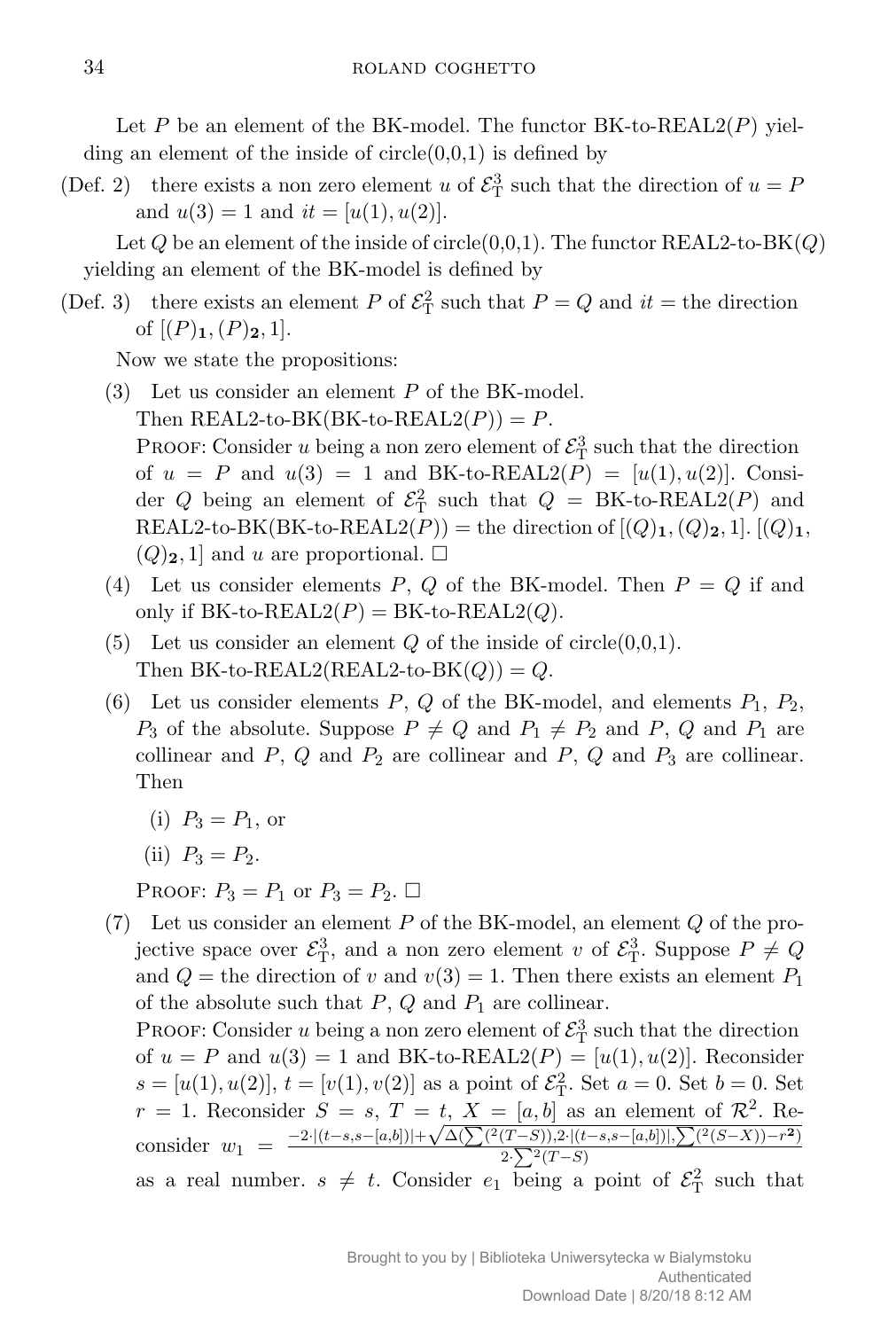*{* $e_1$ } = HalfLine(*s, t*) ∩ circle(*a, b, r*) and  $e_1 = (1 - w_1) \cdot s + w_1 \cdot t$ . Reconsider  $f = [(e_1)_1, (e_1)_2, 1]$  as an element of  $\mathcal{E}_{\rm T}^3$ . Reconsider  $e_3 = f$  as a non zero element of  $\mathcal{E}_{\rm T}^3$ . 1 ·  $e_3 + (-(1-w_1)) \cdot u + (-w_1) \cdot v = 0_{\mathcal{E}_{\rm T}^3}$ .  $\square$ 

- (8) Let us consider an element *P* of the BK-model, and a line *L* of Inc-ProjSp (the real projective plane). Then there exists an element *Q* of the projective space over  $\mathcal{E}_{\mathrm{T}}^3$  such that
	- $(i)$   $P \neq Q$ , and
	- (ii)  $Q \in L$ .
- (9) Let us consider real numbers *a*, *b*, *c*, *d*, *e*, and elements *u*, *v*, *w* of  $\mathcal{E}_{T}^{3}$ . Suppose  $u = [a, b, e]$  and  $v = [c, d, 0]$  and  $w = [a + c, b + d, e]$ . Then  $\langle |u, v, w| \rangle = 0.$
- (10) Let us consider real numbers *a*, *b*, and a non zero real number *c*. Then  $[a, b, c]$  is a non zero element of  $\mathcal{E}_{\mathrm{T}}^3$ .
- (11) Let us consider elements  $u, v$  of  $\mathcal{E}_{\rm T}^3$ , and real numbers  $a, b, c, d, e$ . Suppose  $u = [a, b, c]$  and  $v = [d, e, 0]$  and  $u$  and  $v$  are proportional. Then  $c=0.$
- (12) Let us consider elements  $P$ ,  $Q$ ,  $R$  of the projective space over  $\mathcal{E}_{\rm T}^3$ , and non zero elements *u*, *v*, *w* of  $\mathcal{E}_{T}^{3}$ . Suppose  $P =$  the direction of *u* and  $Q =$  the direction of *v* and  $R =$  the direction of *w* and  $(u)$ **3**  $\neq$  0 and  $(v)$ **3** = 0 and  $w = [(u)$ **1** +  $(v)$ **1***,* $(u)$ **2** +  $(v)$ **2***,* $(u)$ **3***.* Then
	- (i)  $R \neq P$ , and
	- $(iii)$   $R \neq Q$ .
- (13) Let us consider a line *L* of Inc-ProjSp(the real projective plane), and elements *P*, *Q* of the projective space over  $\mathcal{E}_{\rm T}^3$ . If  $P \neq Q$  and *P*,  $Q \in L$ , then  $L = \text{Line}(P, Q)$ .
- (14) Let us consider a line *L* of Inc-ProjSp(the real projective plane), elements *P*, *Q* of the projective space over  $\mathcal{E}_{\rm T}^3$ , and non zero elements *u*, *v* of  $\mathcal{E}_{\rm T}^3$ . Suppose  $P, Q \in L$  and  $P =$  the direction of  $u$  and  $Q =$  the direction of  $v$ and  $(u)$ **3**  $\neq$  0 and  $(v)$ **3** = 0. Then
	- $(i)$   $P \neq Q$ , and
	- (ii) the direction of  $[(u)_1 + (v)_1, (u)_2 + (v)_2, (u)_3] \in L$ .

PROOF:  $P \neq Q$ . Reconsider  $w = [(u)_1 + (v)_1, (u)_2 + (v)_2, (u)_3]$  as a non zero element of  $\mathcal{E}_{\mathcal{T}}^3$ .  $\langle |u, v, w| \rangle = 0$ .  $\Box$ 

- (15) Let us consider elements *u*, *v*, *w* of  $\mathcal{E}_{\rm T}^3$ . Suppose  $(v)_{\rm 3} = 0$  and  $w =$  $[(u)_1 + (v)_1, (u)_2 + (v)_2, (u)_3]$ . Then  $\langle |u, v, w| \rangle = 0$ .
- (16) Let us consider a line *L* of Inc-ProjSp(the real projective plane), an element *P* of the projective space over  $\mathcal{E}_{\rm T}^3$ , and a non zero element *u* of  $\mathcal{E}_{\rm T}^3$ .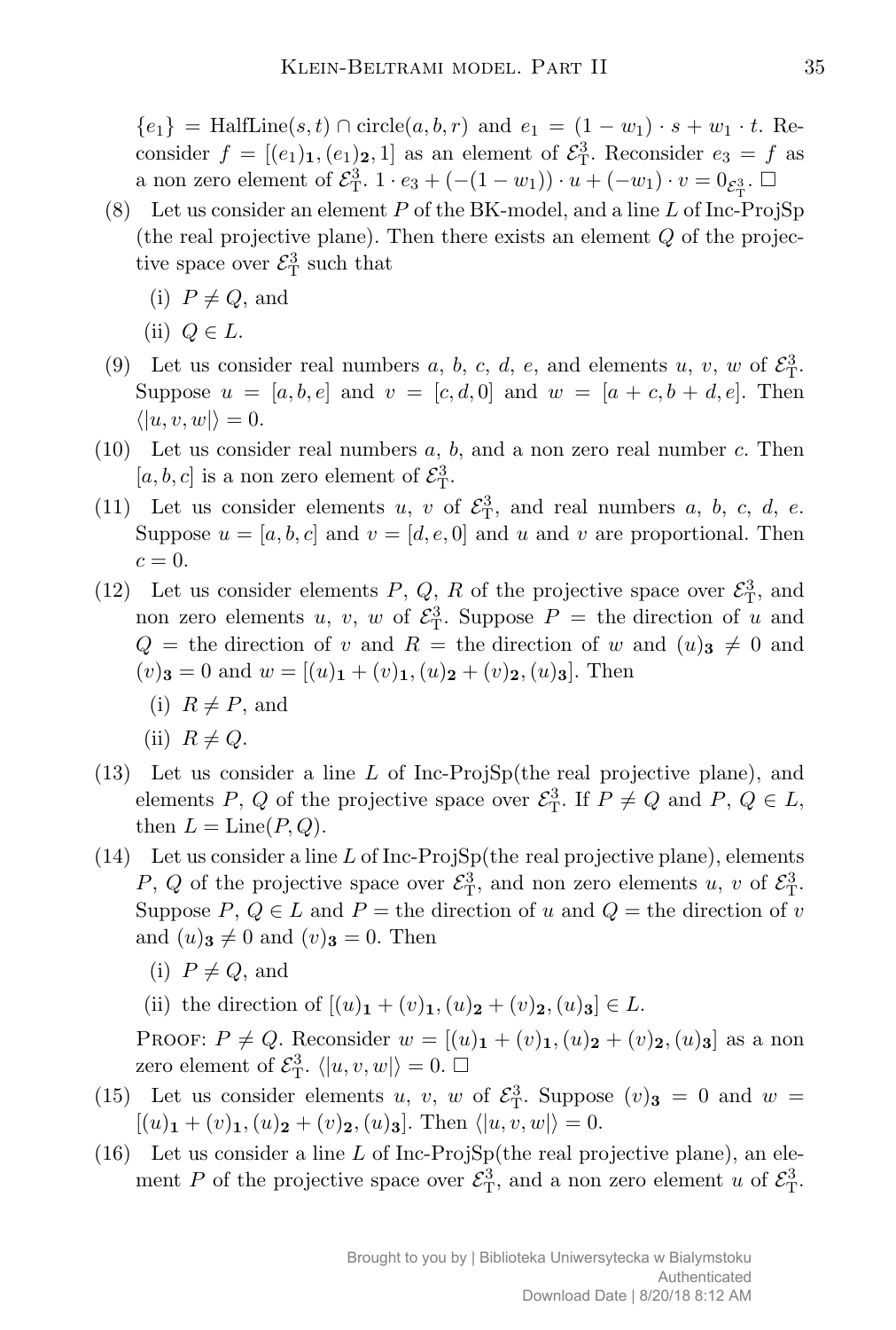Suppose  $P =$  the direction of *u* and  $P \in L$  and  $u(3) \neq 0$ . Then there exists an element  $Q$  of the projective space over  $\mathcal{E}^3_T$  and there exists a non zero element *v* of  $\mathcal{E}_{\mathrm{T}}^3$  such that  $Q =$  the direction of *v* and  $Q \in L$  and  $P \neq Q$ and  $v(3) \neq 0$ . The theorem is a consequence of (15).

- (17) Let us consider an element *P* of the BK-model, and a line *L* of Inc-ProjSp (the real projective plane). Suppose  $P \in L$ . Then there exists an element  $Q$  of the projective space over  $\mathcal{E}^3$  such that
	- $(i)$   $P \neq Q$ , and
	- (ii)  $Q \in L$ , and
	- (iii) for every non zero element *u* of  $\mathcal{E}_{\mathrm{T}}^3$  such that  $Q =$  the direction of *u* holds  $u(3) \neq 0$ .

The theorem is a consequence of (16).

- (18) Let us consider non zero elements *u*, *v* of  $\mathcal{E}_{\rm T}^3$ , and a non zero real number *k*. Suppose  $u = k \cdot v$ . Then the direction of  $u =$  the direction of *v*.
- (19) Let us consider an element *P* of the BK-model, and an element *Q* of the projective space over  $\mathcal{E}_{\mathrm{T}}^3$ . Suppose  $P \neq Q$ . Then there exists an element  $P_1$  of the absolute such that  $P$ ,  $Q$  and  $P_1$  are collinear.

**PROOF:** Reconsider  $L = \text{Line}(P,Q)$  as a line of Inc-ProjSp(the real projective plane). Consider *R* being an element of the projective space over  $\mathcal{E}_{\mathrm{T}}^3$  such that  $P \neq R$  and  $R \in L$  and for every non zero element *u* of  $\mathcal{E}_{\mathrm{T}}^3$  such that  $R =$  the direction of *u* holds  $u(3) \neq 0$ . Consider *u* being a non zero element of  $\mathcal{E}_{\rm T}^3$  such that the direction of  $u = P$  and  $u(3) = 1$ and BK-to-REAL2( $P$ ) = [ $u(1), u(2)$ ]. Consider  $v'$  being an element of  $\mathcal{E}_{\rm T}^3$ such that *v'* is not zero and the direction of  $v' = R$ . Reconsider  $k = \frac{1}{\sqrt{n'}}$  $\overline{(v')_3}$ as a non zero real number.  $k \cdot v'$  is not zero. Reconsider  $v = k \cdot v'$  as a non zero element of  $\mathcal{E}_{\mathcal{T}}^3$ , the direction of  $v = R$  and  $v(3) = 1$ . Reconsider  $s = [u(1), u(2)], t = [v(1), v(2)]$  as a point of  $\mathcal{E}_{\rm T}^2$ . Set  $a = 0$ . Set  $b = 0$ . Set  $r = 1$ . Reconsider  $S = s$ ,  $T = t$ ,  $X = [a, b]$  as an element of  $\mathcal{R}^2$ . Re $r = 1$ . Reconsider  $S = s$ ,  $I = t$ ,  $A = [a, b]$  as an element of  $\mathcal{R}$ . Reconsider  $w_1 = \frac{-2 \cdot [(t-s, s-[a,b])] + \sqrt{\Delta(\sum (2(T-S)), 2 \cdot [(t-s, s-[a,b])], \sum (2(S-X)) - r^2)}}{2 \cdot \sum (2(T-S))}$  $2 \cdot \sum (2(T-S))$ as a real number.  $s \neq t$ . Consider  $e_1$  being a point of  $\mathcal{E}_{\rm T}^2$  such that

*{* $e_1$ } = HalfLine(*s, t*) ∩ circle(*a, b, r*) and  $e_1 = (1 - w_1) \cdot s + w_1 \cdot t$ . Reconsider  $f = [(e_1)_1, (e_1)_2, 1]$  as an element of  $\mathcal{E}_T^3$ . Reconsider  $e_3 = f$  as a non zero element of  $\mathcal{E}_{\rm T}^3$ . 1 ·  $e_3 + (-(1-w_1)) \cdot u + (-w_1) \cdot v = 0_{\mathcal{E}_{\rm T}^3}$ .  $\square$ 

- (20) Let us consider elements *P*, *Q* of the BK-model. Suppose  $P \neq Q$ . Then there exist elements  $P_1$ ,  $P_2$  of the absolute such that
	- $(i)$   $P_1 \neq P_2$ , and
	- (ii) *P*, *Q* and *P*<sup>1</sup> are collinear, and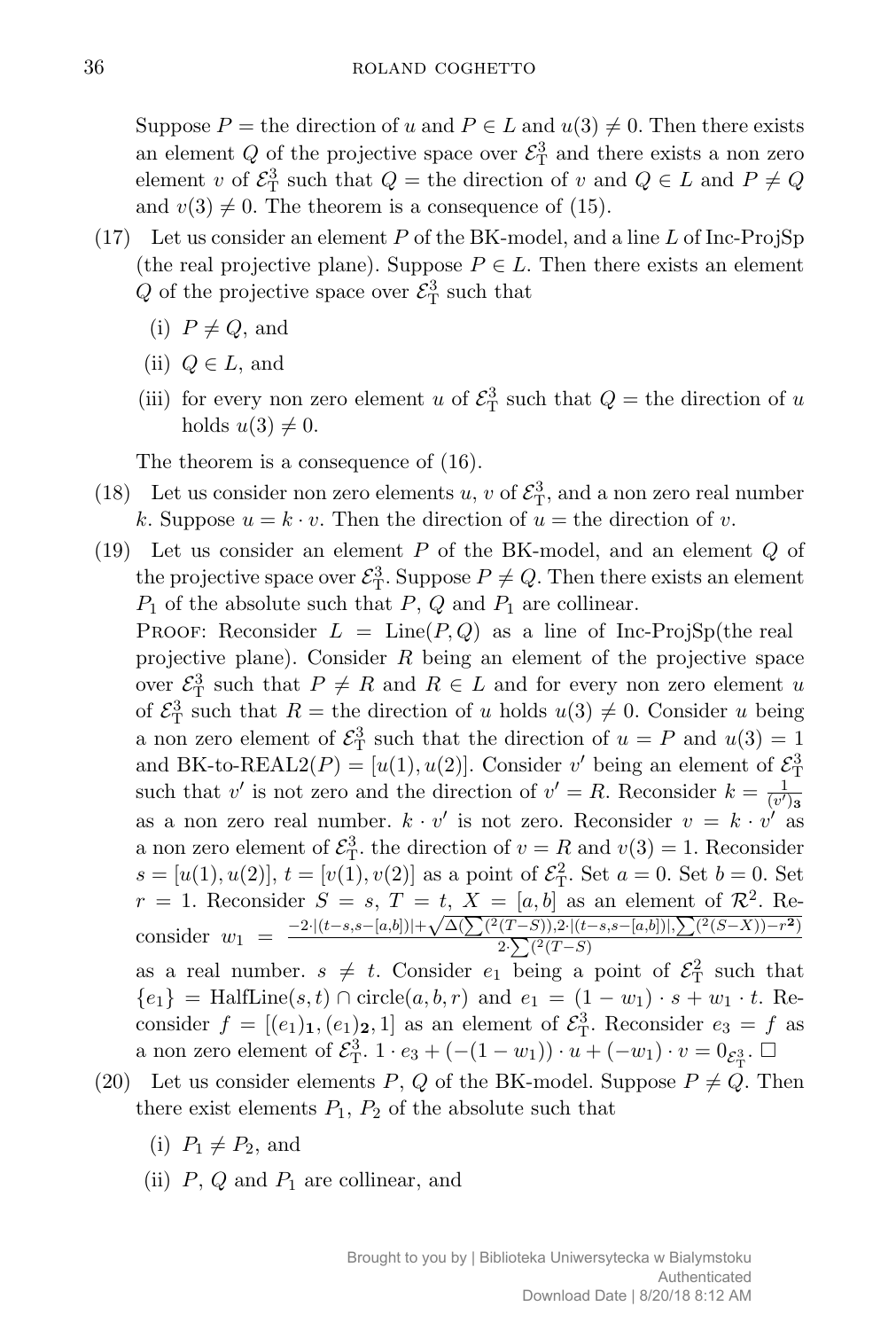(iii)  $P$ ,  $Q$  and  $P_2$  are collinear.

PROOF: Consider *u* being a non zero element of  $\mathcal{E}_{\mathrm{T}}^3$  such that the direction of  $u = P$  and  $u(3) = 1$  and BK-to-REAL2(P) = [ $u(1), u(2)$ ]. Consider *v* being a non zero element of  $\mathcal{E}_{\rm T}^3$  such that the direction of  $v =$ *Q* and  $v(3) = 1$  and BK-to-REAL2(*Q*) =  $[v(1), v(2)]$ . Reconsider  $s =$  $[u(1), u(2)], t = [v(1), v(2)]$  as a point of  $\mathcal{E}_{\text{T}}^2$ . Set  $a = 0$ . Set  $b = 0$ . Set  $r = 1$ . Reconsider  $S = s$ ,  $T = t$ ,  $X = [a, b]$  as an element of  $\mathcal{R}^2$ . Re $r = 1$ . Reconsider  $S = s$ ,  $I = t$ ,  $A = [a, b]$  as an element of  $\mathcal{R}$ . Reconsider  $w_1 = \frac{-2 \cdot [(t-s, s-[a,b])] + \sqrt{\Delta(\sum (2(T-S)), 2 \cdot [(t-s, s-[a,b])], \sum (2(S-X)) - r^2)}}{2 \cdot (\sum (2(T-S)))}$  $2 \cdot (\sum (2(T-S)))$ as a real number. Consider  $e_1$  being a point of  $\mathcal{E}_T^2$  such that  $\{e_1\}$  =  $H\text{alfLine}(s, t) \cap \text{circle}(a, b, r) \text{ and } e_1 = (1 - w_1) \cdot s + w_1 \cdot t.$  Reconsider  $w_2 = \frac{-2 \cdot |(s-t,t-[a,b])| + \sqrt{\Delta(\sum (2(S-T)),2 \cdot |(s-t,t-[a,b])|,\sum (2(T-X))-r^2)}}{2 \cdot (\sum (2(S-T)))}$ *<u><sup>*</sup><sup>*(*S−*I*)),2<sup>*·*</sup><sub>*l*</sub>(s−*i*,*e*<sup>*-*</sup><sub>*l*</sub>*a*,*o*<sub>1</sub>),<sub>1</sub></sup>,  $\angle$ <sub>*l*</sub> (*i* −*x*))<sup>-1</sup>)</del> as a real  $\frac{2 \cdot (\sum (2(S-T)))}{\sum (2(S-T))}$ </u> number. Consider  $e_2$  being a point of  $\mathcal{E}_{\mathrm{T}}^2$  such that  $\{e_2\} = \text{HalfLine}(t, s) \cap$ circle(*a, b, r*) and  $e_2 = (1 - w_2) \cdot t + w_2 \cdot s$ . Reconsider  $f = [(e_1)_1, (e_1)_2,$ 1] as an element of  $\mathcal{E}_{\rm T}^3$ . Reconsider  $e_3 = f$  as a non zero element of  $\mathcal{E}_{\rm T}^3$ . Reconsider  $P_1$  = the direction of  $e_3$  as a point of the projective space over  $\mathcal{E}_{\rm T}^3$ .  $1 \cdot e_3 + (- (1 - w_1)) \cdot u + (-w_1) \cdot v = 0_{\mathcal{E}_{\rm T}^3}$ . Reconsider  $g = [(e_2)_1, (e_2)_2,$ 1] as an element of  $\mathcal{E}_{\rm T}^3$ . Reconsider  $e_4 = g$  as a non zero element of  $\mathcal{E}_{\rm T}^3$ . Reconsider  $P_2$  = the direction of  $e_4$  as a point of the projective space over  $\mathcal{E}_{\rm T}^3$ . 1 ·  $e_4 + (-(1-w_2)) \cdot v + (-w_2) \cdot u = 0_{\mathcal{E}_{\rm T}^3}$ .  $P_1 \neq P_2$ .  $\Box$ 

- (21) Let us consider elements *P*, *Q*, *R* of the real projective plane, non zero elements *u*, *v*, *w* of  $\mathcal{E}_{\rm T}^3$ , and real numbers *a*, *b*, *c*, *d*. Suppose  $P \in$ the BK-model and  $Q \in$  the absolute and  $P =$  the direction of *u* and  $Q =$  the direction of *v* and  $R =$  the direction of *w* and  $u = [a, b, 1]$  and  $v = [c, d, 1]$  and  $w = \left[\frac{a+c}{2}, \frac{b+d}{2}\right]$  $\frac{+d}{2}$ , 1]. Then
	- (i)  $R \in \text{the BK-model}$ , and
	- (ii)  $R \neq P$ , and
	- (iii) *P*, *R* and *Q* are collinear.

PROOF: Reconsider  $P_6 = P$  as an element of the BK-model. Consider  $u_2$  being a non zero element of  $\mathcal{E}_{\rm T}^3$  such that the direction of  $u_2 = P_6$ and  $u_2(3) = 1$  and BK-to-REAL2( $P_6$ ) = [ $u_2(1), u_2(2)$ ]. Consider *p* being a point of  $\mathcal{E}_{\rm T}^2$  such that  $[v(1), v(2)] = p$  and  $|p - [0, 0]| = 1$ . Reconsider  $R_1 = [w(1), w(2)]$  as an element of  $\mathcal{E}_{\rm T}^2$ .  $|R_1 - [0,0]|^2 < 1$ . Consider  $P_1$ being an element of  $\mathcal{E}_{\rm T}^2$  such that  $P_1 = R_1$  and REAL2-to-BK( $R_1$ ) = the direction of  $[(P_1)_1, (P_1)_2, 1]$ .  $P \neq R$  by [\[13,](#page-15-6) (29)].  $\Box$ 

(22) Let us consider elements *P*, *Q* of the real projective plane. Suppose  $P \in$  the absolute and  $Q \in$  the BK-model. Then there exists an element *R* of the real projective plane such that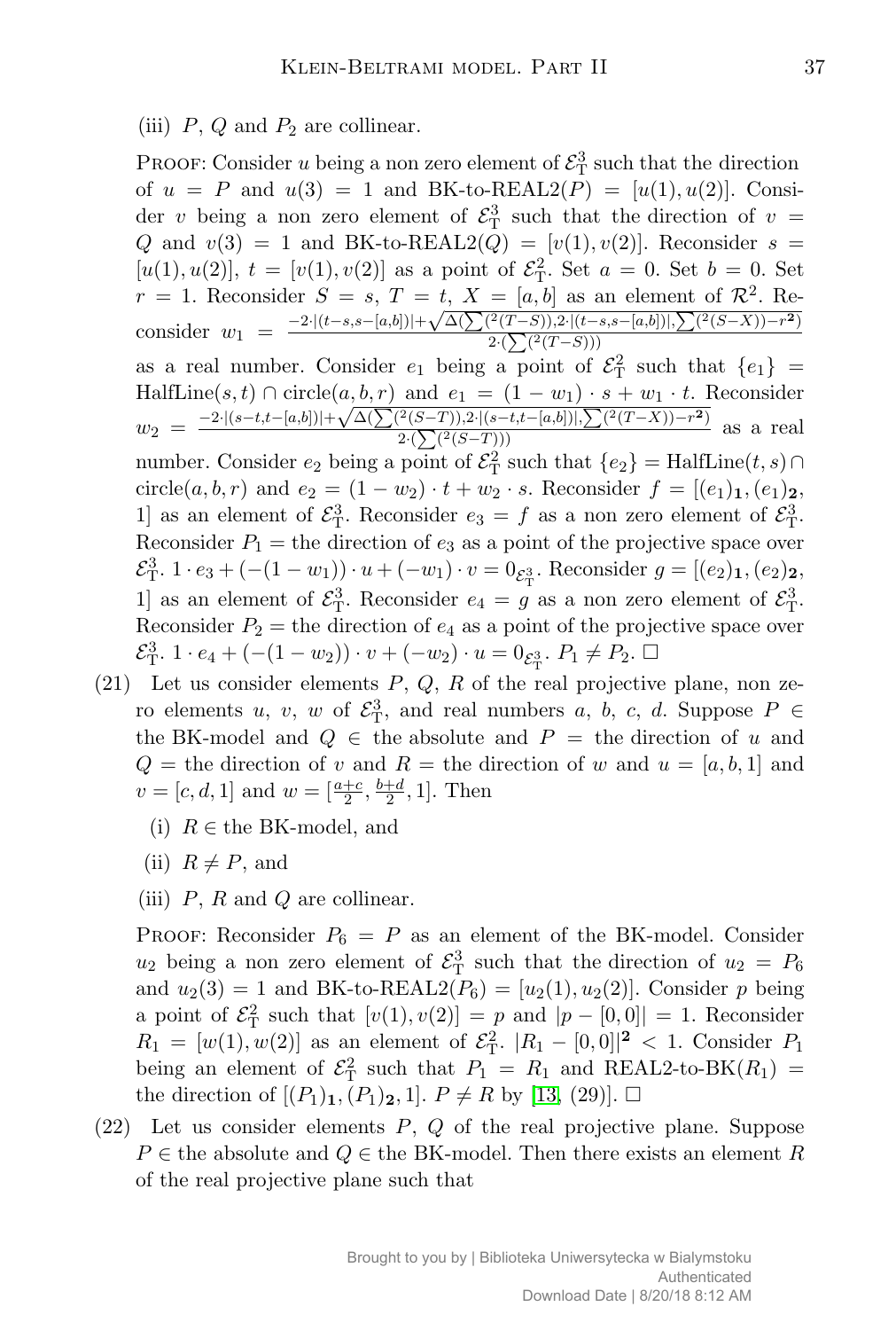- (i)  $R \in \text{the BK-model}$ , and
- (ii)  $Q \neq R$ , and
- (iii) *R*, *Q* and *P* are collinear.

The theorem is a consequence of (21).

- (23) Let us consider a line *L* of Inc-ProjSp(the real projective plane), points *p*, *q* of Inc-ProjSp(the real projective plane), and elements *P*, *Q* of the real projective plane. Suppose  $p = P$  and  $q = Q$  and  $P \in \text{the BK-model}$  and  $Q \in \mathcal{C}$  the absolute and *q* lies on *L* and *p* lies on *L*. Then there exist points *p*1, *p*<sup>2</sup> of Inc-ProjSp(the real projective plane) and there exist elements  $P_1$ ,  $P_2$  of the real projective plane such that  $p_1 = P_1$  and  $p_2 = P_2$  and  $P_1 \neq P_2$  and  $P_1, P_2 \in \text{the absolute and } p_1 \text{ lies on } L \text{ and } p_2 \text{ lies on } L.$  The theorem is a consequence of  $(1)$ ,  $(22)$ , and  $(20)$ .
- (24) Let us consider an element *P* of the BK-model, and an element *Q* of the absolute. Then there exists an element *R* of the absolute such that
	- $(i)$   $Q \neq R$ , and
	- (ii) *Q*, *P* and *R* are collinear.

The theorem is a consequence of (1) and (23).

- (25) Let us consider an element *P* of the BK-model, and a non zero element *u* of  $\mathcal{E}_{\rm T}^3$ . Suppose  $P =$  the direction of *u* and  $u(3) = 1$ . Then  $(u(1))^2 +$  $(u(2))^2 < 1.$
- (26) Let us consider elements  $P_1$ ,  $P_2$  of the absolute, an element  $Q$  of the BKmodel, and non zero elements  $u, v, w$  of  $\mathcal{E}_{\mathrm{T}}^3$ . Suppose the direction of  $u = P_1$  and the direction of  $v = P_2$  and the direction of  $w = Q$  and  $u(3) = 1$  and  $v(3) = 1$  and  $w(3) = 1$  and  $v(1) = -u(1)$  and  $v(2) = -u(2)$ and  $P_1$ ,  $Q$  and  $P_2$  are collinear. Then there exists a real number  $a$  such that
	- (i) *−*1 *< a <* 1, and
	- (ii)  $w(1) = a \cdot u(1)$ , and
	- (iii)  $w(2) = a \cdot u(2)$ .

The theorem is a consequence of (25).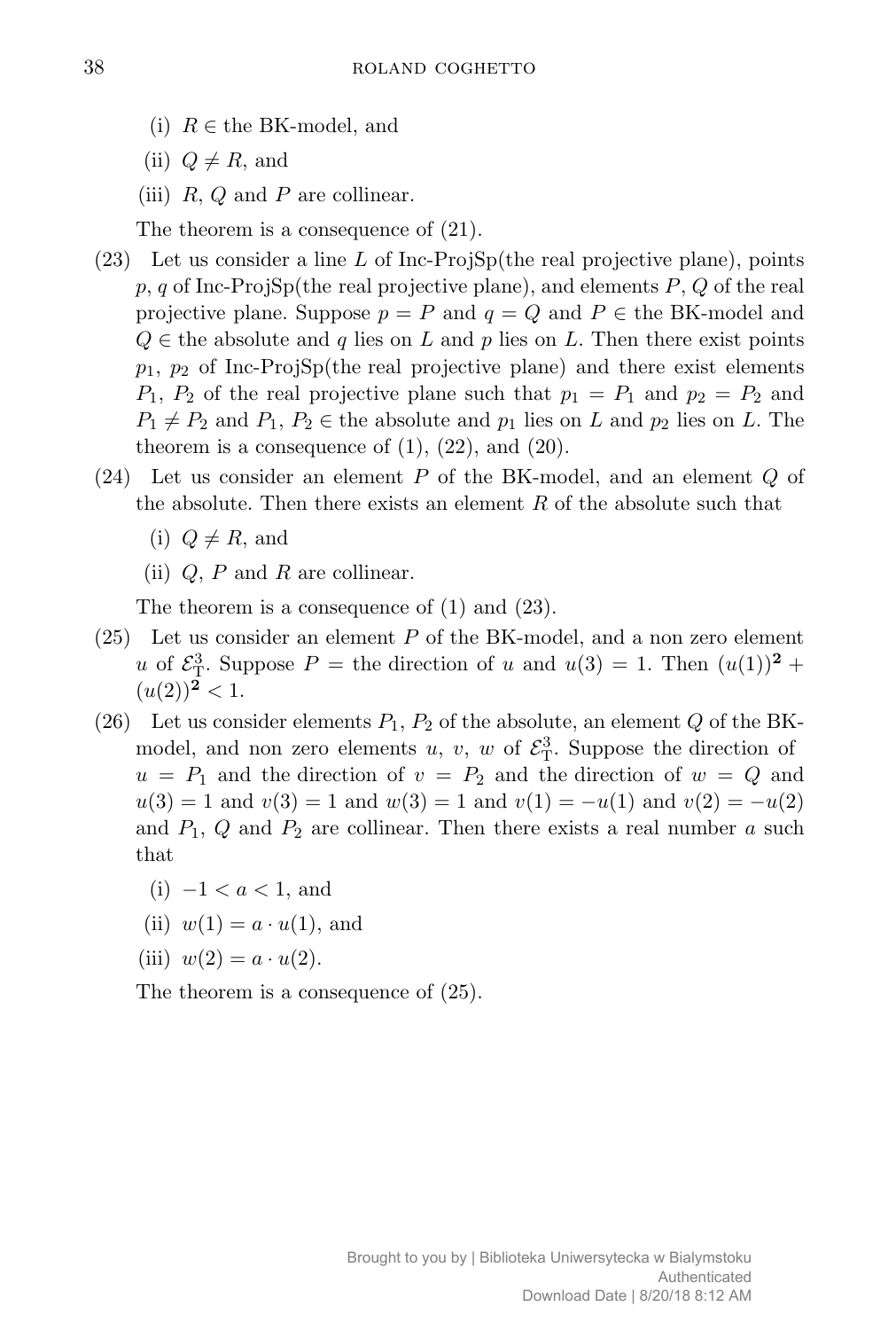#### 2. Tangent

Let  $P$  be an element of the absolute. The functor PoleInfty $(P)$  yielding an element of the real projective plane is defined by

(Def. 4) there exists a non zero element *u* of  $\mathcal{E}_{\rm T}^3$  such that  $P =$  the direction of *u* and  $u(3) = 1$  and  $(u(1))^2 + (u(2))^2 = 1$  and  $it =$  the direction of  $[-u(2)]$ ,  $u(1), 0$ .

Now we state the propositions:

- (27) Let us consider an element *P* of the absolute. Then  $P \neq$  PoleInfty(*P*).
- (28) Let us consider elements  $P_1$ ,  $P_2$  of the absolute. Suppose PoleInfty $(P_1)$  = PoleInfty(*P*2). Then
	- (i)  $P_1 = P_2$ , or
	- (ii) there exists a non zero element *u* of  $\mathcal{E}_{\mathrm{T}}^3$  such that  $P_1$  = the direction of *u* and  $P_2$  = the direction of  $[-(u)_1, -(u)_2, 1]$  and  $(u)_3 = 1$ .

PROOF: Consider  $u_1$  being a non zero element of  $\mathcal{E}^3$  such that  $P_1$  = the direction of  $u_1$  and  $u_1(3) = 1$  and  $u_1(1)^2 + u_1(2)^2 = 1$  and PoleInfty  $(P_1)$  = the direction of  $[-u_1(2), u_1(1), 0]$ . Consider  $u_2$  being a non zero element of  $\mathcal{E}_{\rm T}^3$  such that  $P_2$  = the direction of  $u_2$  and  $u_2(3) = 1$  and  $(u_2(1))^2 + (u_2(2))^2 = 1$  and PoleInfty( $P_2$ ) = the direction of [*−u*<sub>2</sub>(2)*, u*<sub>2</sub>(1)*,* 0]. Reconsider  $w_1 = [-u_1(2), u_1(1), 0]$  as a non zero element of  $\mathcal{E}_{T}^3$ . Reconsider  $w_2 = [-u_2(2), u_2(1), 0]$  as a non zero element of  $\mathcal{E}_{\rm T}^3$ . Consider *a* being a real number such that  $a \neq 0$  and  $w_1 = a \cdot w_2$ . If  $a = 1$ , then  $P_1 = P_2$ . If  $a = -1$ , then there exists a non zero element *u* of  $\mathcal{E}_{\rm T}^3$  such that  $P_1$  = the direction of *u* and  $P_2$  = the direction of  $[-(u)_1, -(u)_2, 1]$ and  $(u)_{3} = 1$ .  $\Box$ 

Let P be an element of the absolute. The functor tangent $(P)$  yielding a line of the real projective plane is defined by

(Def. 5) there exists an element p of the real projective plane such that  $p = P$ and  $it = Line(p, PoleInty(P)).$ 

Let us consider an element P of the absolute. Now we state the propositions:

- $(29)$  *P*  $\in$  tangent $(P)$ .
- (30)  $tangent(P) \cap (the absolute) = {P}.$ PROOF:  ${P}$   $\subseteq$  tangent $(P)$  $\ncap$ (the absolute). tangent $(P)$  $\ncap$ (the absolute)  $\subseteq$  $\{P\}$ .  $\square$
- (31) Let us consider elements  $P_1$ ,  $P_2$  of the absolute. If tangent( $P_1$ ) = tangent( $P_2$ ), then  $P_1 = P_2$ . The theorem is a consequence of (30).
- (32) Let us consider elements *P*, *Q* of the absolute. Then there exists an element *R* of the real projective plane such that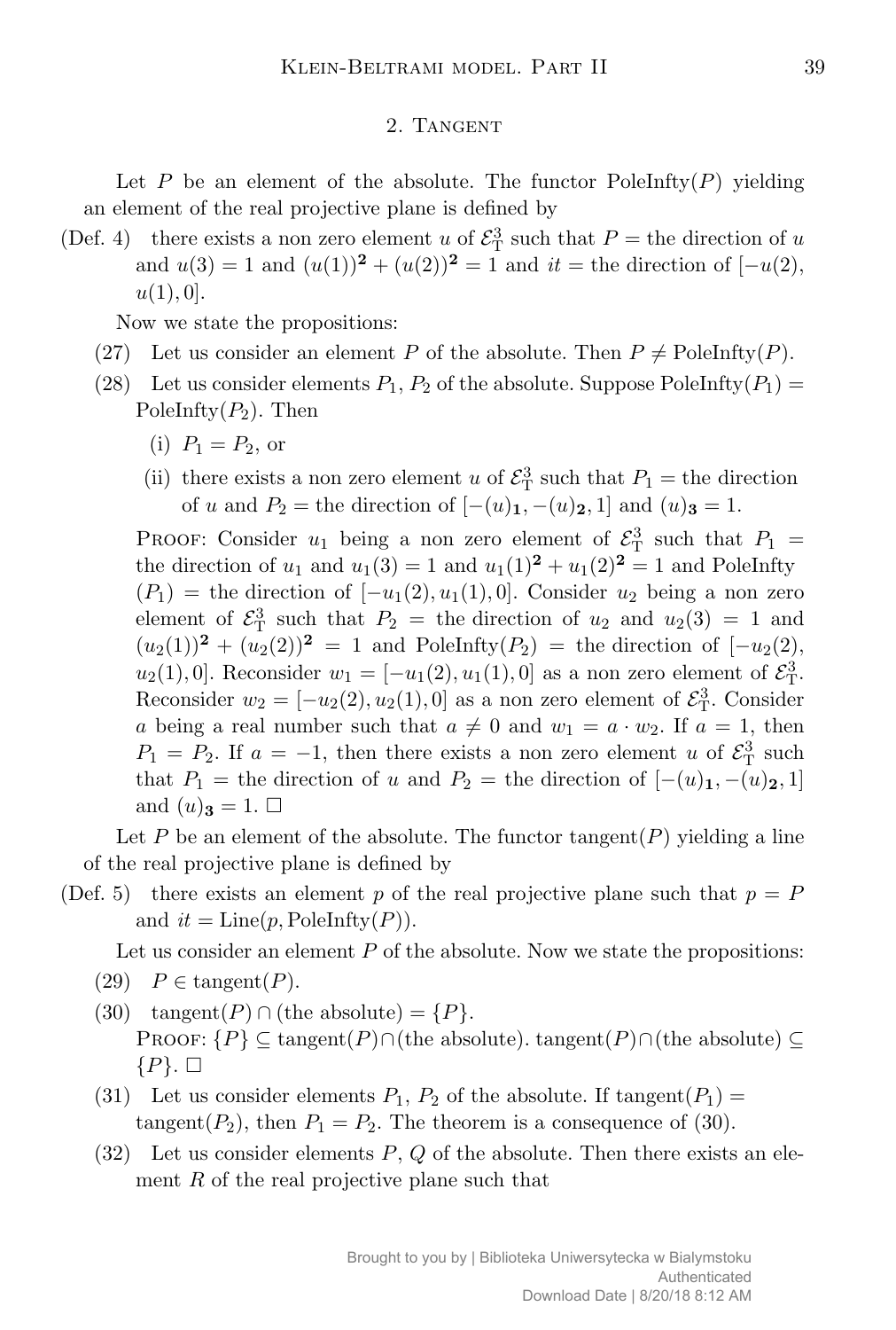- (i)  $R \in \text{tangent}(P)$ , and
- (ii)  $R \in \text{tangent}(Q)$ .
- (33) Let us consider elements  $P_1$ ,  $P_2$  of the absolute. Suppose  $P_1 \neq P_2$ . Then there exists an element *P* of the real projective plane such that tangent( $P_1$ )  $\cap$  tangent( $P_2$ ) = { $P$ }. The theorem is a consequence of (31).
- (34) Let us consider a square matrix *M* over R of dimension 3, an element *P* of the absolute, an element *Q* of the real projective plane, non zero elements *u*, *v* of  $\mathcal{E}_{\rm T}^3$ , and finite sequences  $f_3$ ,  $f_7$  of elements of  $\mathbb{R}$ . Suppose  $M =$  symmetric3(1, 1, -1, 0, 0, 0) and  $P =$  the direction of *u* and  $Q =$ the direction of *v* and  $u = f_3$  and  $v = f_7$  and  $Q \in \text{tangent}(P)$ . Then SumAll QuadraticForm $(f_7, M, f_3) = 0$ .

PROOF: Consider p being an element of the real projective plane such that  $p = P$  and tangent(*P*) = Line(*p*, PoleInfty(*P*)). Consider *w* being a non zero element of  $\mathcal{E}_{\rm T}^3$  such that  $P =$  the direction of *w* and  $w(3) = 1$  and  $(w(1))^2 + (w(2))^2 = 1$  and PoleInfty(*P*) = the direction of  $[-w(2), w(1),]$ 0. Consider  $a_1$  being a real number such that  $a_1 \neq 0$  and  $w = a_1 \cdot u$ .  $w(1) = a_1 \cdot ((u)_1)$  and  $w(2) = a_1 \cdot ((u)_2)$  and  $w(3) = a_1 \cdot ((u)_3)$ . len  $f_3 =$ width *M* and len  $f_7 = \text{len } M$  and len  $f_3 = \text{len } M$  and len  $f_7 = \text{width } M$  and len  $f_3 > 0$  and len  $f_7 > 0$ .

- (35) Let us consider elements  $P$ ,  $Q$ ,  $R$  of the absolute, and points  $P_1$ ,  $P_2$ ,  $P_3$ , *P*<sup>4</sup> of the real projective plane. Suppose *P*, *Q*, *R* are mutually different and  $P_1 = P$  and  $P_2 = Q$  and  $P_3 = R$  and  $P_4 \in \text{tangent}(P)$  and  $P_4 \in$ tangent(*Q*). Then
	- (i)  $P_1$ ,  $P_2$  and  $P_3$  are not collinear, and
	- (ii)  $P_1$ ,  $P_2$  and  $P_4$  are not collinear, and
	- (iii)  $P_1$ ,  $P_3$  and  $P_4$  are not collinear, and
	- (iv)  $P_2$ ,  $P_3$  and  $P_4$  are not collinear.

**PROOF:**  $P_4 \notin$  the absolute. Consider p being an element of the real projective plane such that  $p = P$  and tangent( $P$ ) = Line( $p$ , PoleInfty( $P$ )). Consider *q* being an element of the real projective plane such that  $q = Q$ and tangent( $Q$ ) = Line( $q$ , PoleInfty( $Q$ )).  $P_1$ ,  $P_2$  and  $P_4$  are not collinear.  $P_1$ ,  $P_3$  and  $P_4$  are not collinear.  $P_2$ ,  $P_3$  and  $P_4$  are not collinear.  $\Box$ 

- (36) Let us consider elements *P*, *Q* of the absolute, an element *R* of the real projective plane, and non zero elements *u*, *v*, *w* of  $\mathcal{E}_{\rm T}^3$ . Suppose  $P =$ the direction of *u* and  $Q =$  the direction of *v* and  $R =$  the direction of *w* and  $R \in \text{tangent}(P)$  and  $R \in \text{tangent}(Q)$  and  $u(3) = 1$  and  $v(3) = 1$  and  $w(3) = 0$ . Then
	- $(i)$   $P = Q$ , or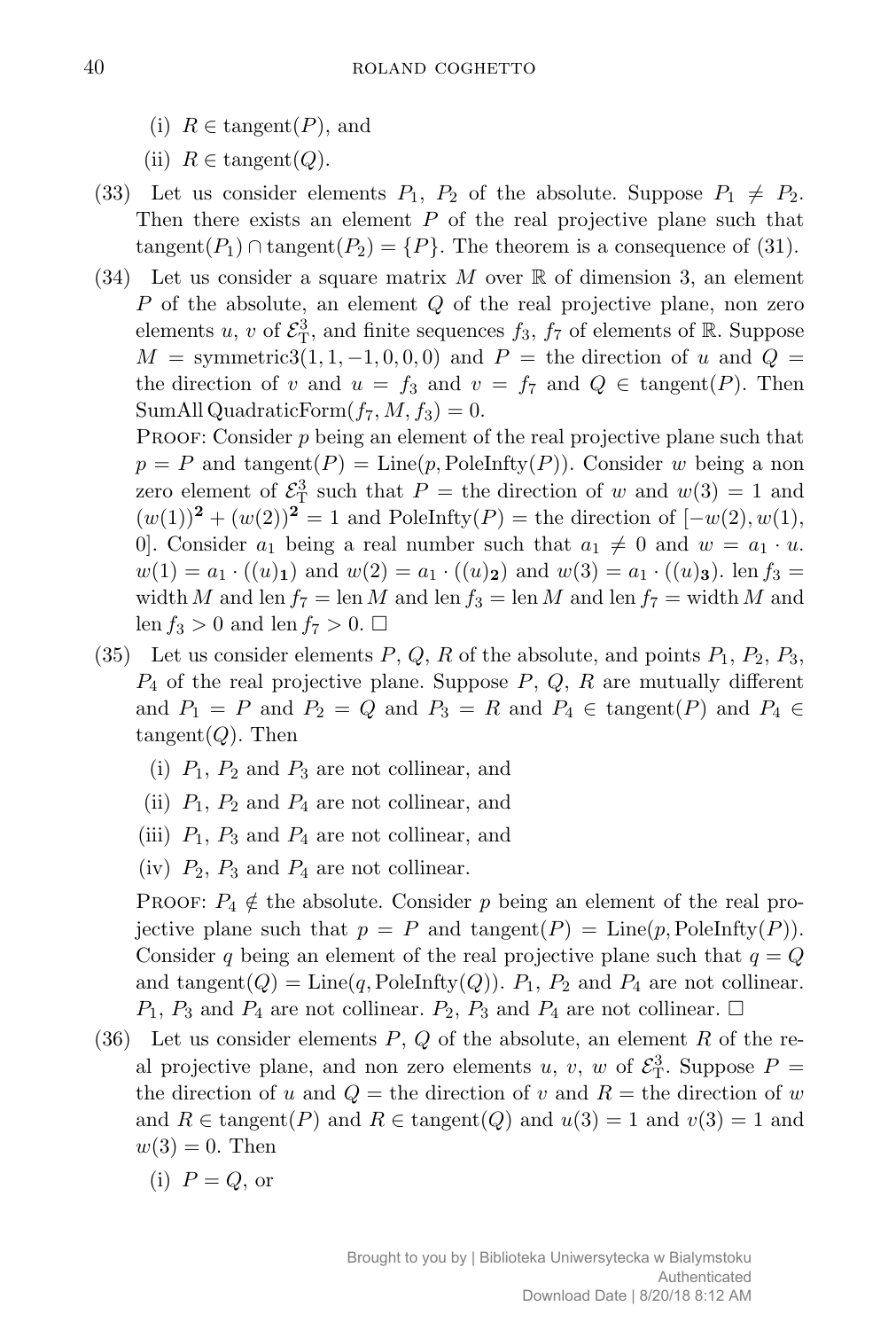(ii)  $u(1) = -v(1)$  and  $u(2) = -v(2)$ .

The theorem is a consequence of (34).

- (37) Let us consider an element *P* of the absolute, an element *R* of the real projective plane, and a non zero element *u* of  $\mathcal{E}_{\mathrm{T}}^3$ . Suppose  $R \in \mathrm{tangent}(P)$ and  $R =$  the direction of *u* and  $u(3) = 0$ . Then  $R =$  PoleInfty(*P*). The theorem is a consequence of (34).
- (38) Let us consider a non zero real number *a*, and an invertible square matrix *N* over  $\mathbb{R}_F$  of dimension 3. Suppose  $N =$  symmetric3 $(a, a, -a, 0, 0, 0)$ . Then (the homography of  $N$ <sup>o</sup>(the absolute) = the absolute. PROOF: (The homography of  $N$ )<sup>°</sup> (the absolute)  $\subseteq$  the absolute by [\[8,](#page-15-7) (8)]. The absolute  $\subseteq$  (the homography of *N*)<sup> $\circ$ </sup>(the absolute) by [\[11,](#page-15-8) (4), (3)], [\[7,](#page-15-9)  $(89)$ .  $\Box$
- (39) Let us consider a non zero element  $r_1$  of  $\mathbb{R}_F$ , and invertible square matri- $\cos M$ , *O* over  $\mathbb{R}_F$  of dimension 3. Suppose  $O = \text{symmetric3}(1, 1, -1, 0, 0, 0)$ and  $M = r_1 \cdot O$ . Then (the homography of  $M$ )<sup>°</sup>(the absolute) = the absolute. PROOF:  $r_1 \neq 0$  by [\[14,](#page-15-10) (34)].  $\Box$
- (40) Let us consider an element  $P$  of the absolute. Then tangent $(P)$  misses the BK-model. The theorem is a consequence of (29), (23), and (30).
- (41) Let us consider elements  $P$ ,  $P_3$ ,  $P_4$  of the real projective plane, elements *P*1, *P*<sup>2</sup> of the absolute, and an element *Q* of the real projective plane. Suppose  $P_1 \neq P_2$  and  $P_3 = P_1$  and  $P_4 = P_2$  and  $P \in \text{the BK-model}$  and *P*, *P*<sub>3</sub> and *P*<sub>4</sub> are collinear and  $Q \in \text{tangent}(P_1)$  and  $Q \in \text{tangent}(P_2)$ . Then there exists an element *R* of the real projective plane such that
	- (i)  $R \in \mathbb{R}$  the absolute, and
	- (ii) *P*, *Q* and *R* are collinear.

The theorem is a consequence of  $(40)$ ,  $(7)$ ,  $(37)$ ,  $(28)$ , and  $(26)$ .

(42) Let us consider elements *P*, *R*, *S* of the real projective plane, and an element *Q* of the absolute. Suppose  $P \in$  the BK-model and  $R \in$  tangent(*Q*) and P, S and R are collinear and  $R \neq S$ . Then  $Q \neq S$ . The theorem is a consequence of (29), (23), and (30).

## 3. Subgroup of *K*-Isometry

Let *h* be an element of EnsHomography3. We say that *h* is *K*-isometry if and only if

(Def. 6) there exists an invertible square matrix *N* over  $\mathbb{R}_{\text{F}}$  of dimension 3 such that  $h =$  the homography of *N* and (the homography of  $N$ )<sup> $\circ$ </sup>(the absolute) = the absolute.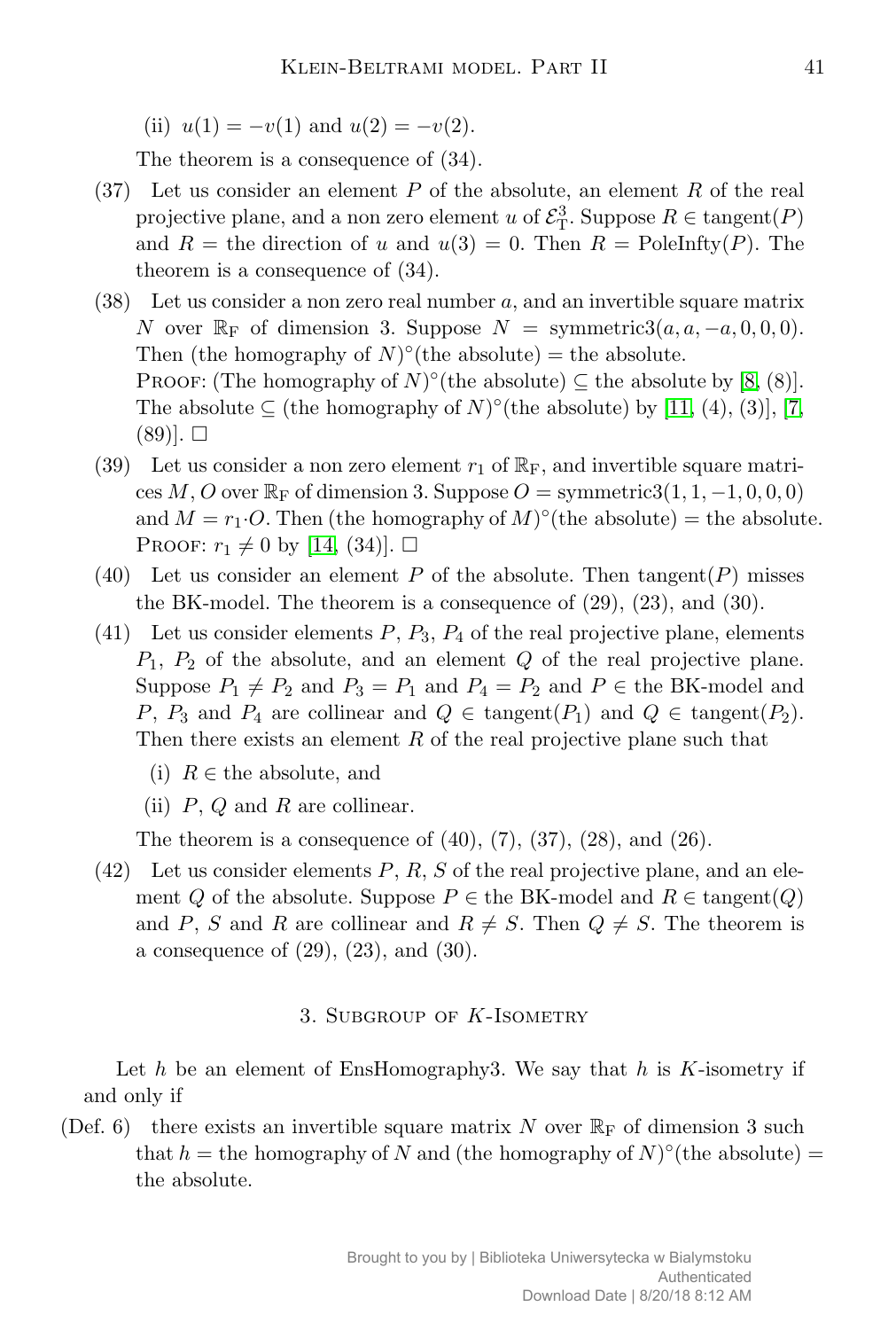Now we state the proposition:

(43) Let us consider an element *h* of EnsHomography3.

Suppose  $h =$  the homography of  $I_{\mathbb{R}_{\mathrm{F}}}^{3 \times 3}$ . Then *h* is *K*-isometry.

The set of *K*-isometries yielding a non empty subset of EnsHomography3 is defined by the term

- (Def. 7)  $\{h, \text{ where } h \text{ is an element of EnsHomography3 : } h \text{ is } K\text{-isometry}\}.$ The subgroup of *K*-isometries yielding a strict subgroup of GroupHomography3 is defined by
- (Def. 8) the carrier of  $it =$  the set of  $K$ -isometries.

Now we state the propositions:

- (44) Let us consider an element *h* of the set of *K*-isometries, and an invertible square matrix N over  $\mathbb{R}_{\text{F}}$  of dimension 3. Suppose  $h =$  the homography of *N*. Then (the homography of  $N$ )<sup> $\circ$ </sup>(the absolute) = the absolute.
- (45) (i) the homography of  $I_{\mathbb{R}_{\mathrm{F}}}^{3\times3} = \mathbf{1}_{\text{GroupHomography3}}$ , and

(ii) the homography of  $I_{\mathbb{R}_{\mathrm{F}}}^{3\times3} = \mathbf{1}_{\alpha}$ , where  $\alpha$  is the subgroup of *K*-isometries.

- (46) Let us consider invertible square matrices  $N_1$ ,  $N_2$  over  $\mathbb{R}_F$  of dimension 3, and elements  $h_1$ ,  $h_2$  of the subgroup of *K*-isometries. Suppose  $h_1$  = the homography of  $N_1$  and  $h_2$  = the homography of  $N_2$ . Then
	- (i)  $h_1 \cdot h_2$  is an element of the subgroup of *K*-isometries, and
	- (ii)  $h_1 \cdot h_2 =$  the homography of  $N_1 \cdot N_2$ .
- (47) Let us consider an invertible square matrix *N* over  $\mathbb{R}_F$  of dimension 3, and an element *h* of the subgroup of *K*-isometries. Suppose  $h =$  the homography of N. Then
	- (i)  $h^{-1}$  = the homography of *N*<sup> $\sim$ </sup>, and
	- (ii) the homography of  $N^{\sim}$  is an element of the subgroup of *K*-isometries.

The theorem is a consequence of (45).

- (48) Let us consider an element *s* of the projective space over  $\mathcal{E}_{\mathrm{T}}^3$ , and elements *p*, *q*, *r* of the absolute. Suppose *p*, *q*, *r* are mutually different and *s*  $\in$  $tangent(p) \cap tangent(q)$ . Then there exists an invertible square matrix N over  $\mathbb{R}_{\mathrm{F}}$  of dimension 3 such that
	- (i) (the homography of  $N$ <sup>o</sup>(the absolute) = the absolute, and
	- (ii) (the homography of  $N$ )( $Dir101$ ) = p, and
	- (iii) (the homography of  $N$ )(Dirm101) =  $q$ , and
	- (iv) (the homography of  $N$ )(Dir011) = *r*, and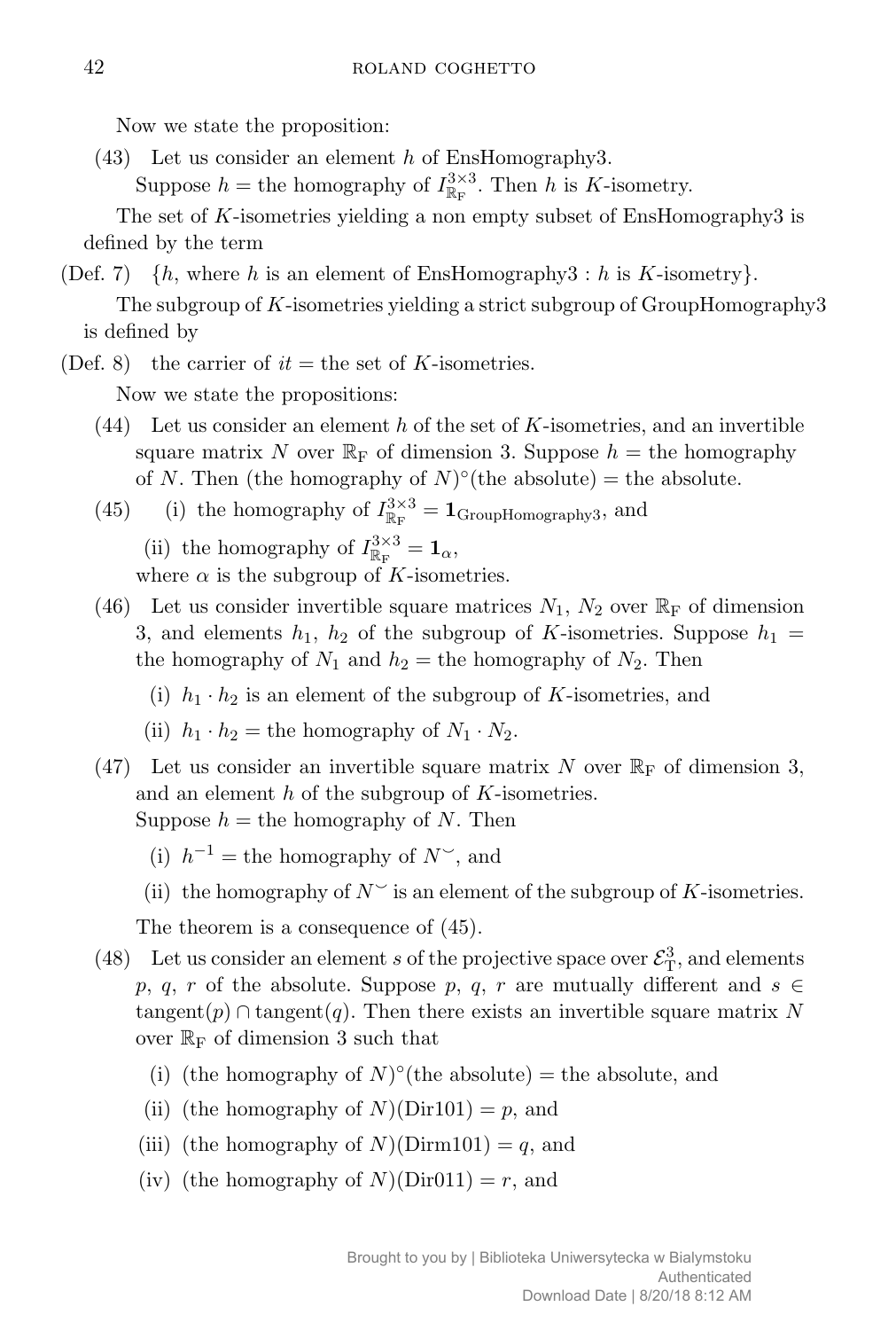(v) (the homography of  $N$ )(Dir010) = *s*.

PROOF: Reconsider  $P_1 = p$ ,  $P_2 = q$ ,  $P_3 = r$ ,  $P_4 = s$  as a point of the real projective plane.  $P_1$ ,  $P_2$  and  $P_3$  are not collinear and  $P_1$ ,  $P_2$ and  $P_4$  are not collinear and  $P_1$ ,  $P_3$  and  $P_4$  are not collinear and  $P_2$ ,  $P_3$ and *P*<sup>4</sup> are not collinear. Consider *N* being an invertible square matrix over  $\mathbb{R}_{\text{F}}$  of dimension 3 such that (the homography of *N*)(Dir101) = *P*<sub>1</sub> and (the homography of  $N$ )(Dirm101) =  $P_2$  and (the homography of  $N$ (Dir011) =  $P_3$  and (the homography of  $N$ )(Dir010) =  $P_4$ . Consider  $n_1$ ,  $n_2$ ,  $n_3$ ,  $n_4$ ,  $n_5$ ,  $n_6$ ,  $n_7$ ,  $n_8$ ,  $n_9$  being elements of  $\mathbb{R}_F$  such that  $N = \langle n_1, n_2, n_3, n_4, n_5, n_6, n_7, n_8, n_9 \rangle$  $n_2, n_3$ ,  $\langle n_4, n_5, n_6 \rangle$ ,  $\langle n_7, n_8, n_9 \rangle$ . Reconsider *b* = −1 as an element of  $\mathbb{R}_F$ . Reconsider  $a = 1$  as an element of  $\mathbb{R}_F$ . Reconsider  $a = 1$ ,  $b = -1$ as a non zero element of  $\mathbb{R}_F$ . Reconsider  $N_1 = \langle \langle a, 0, 0 \rangle, \langle 0, a, 0 \rangle, \langle 0, 0, 0 \rangle$  $|b\rangle$  as an invertible square matrix over  $\mathbb{R}_{\text{F}}$  of dimension 3. Reconsider  $M = N^{\mathrm{T}} \cdot N_1 \cdot N$  as an invertible square matrix over  $\mathbb{R}_{\mathrm{F}}$  of dimension 3. Consider  $v_1$ ,  $v_2$ ,  $v_3$ ,  $v_4$ ,  $v_5$ ,  $v_6$ ,  $v_7$ ,  $v_8$ ,  $v_9$  being elements of  $\mathbb{R}_F$  such that  $M = \langle \langle v_1, v_2, v_3 \rangle, \langle v_4, v_5, v_6 \rangle, \langle v_7, v_8, v_9 \rangle \rangle$ . Reconsider  $r_1 = v_1, r_2 = v_2$ ,  $r_3 = v_3, r_4 = v_5, r_5 = v_6, r_6 = v_9$  as a real number. Consider *Q* being a point of the projective space over  $\mathcal{E}_{\rm T}^3$  such that  $Dir101 = Q$  and for every element *u* of  $\mathcal{E}_{\rm T}^3$  such that *u* is not zero and  $Q =$  the direction of *u* holds  $q$ fconic $(r_1, r_4, r_6, 2 \cdot r_2, 2 \cdot r_3, 2 \cdot r_5, u) = 0$ . Consider *Q* being a point of the projective space over  $\mathcal{E}_{\mathrm{T}}^3$  such that  $\text{Dim}101 = Q$  and for every element *u* of  $\mathcal{E}_{\mathrm{T}}^3$  such that *u* is not zero and  $Q =$  the direction of *u* holds  $q$ fconic $(r_1, r_4, r_6, 2 \cdot r_2, 2 \cdot r_3, 2 \cdot r_5, u) = 0$ . Consider *Q* being a point of the projective space over  $\mathcal{E}_{\rm T}^3$  such that  $\text{Dir}011 = Q$  and for every element *u* of  $\mathcal{E}_{\rm T}^3$  such that *u* is not zero and  $Q =$  the direction of *u* holds  $q$ fconic $(r_1, r_4, r_6, 2 \cdot r_2, 2 \cdot r_3, 2 \cdot r_5, u) = 0$ .  $r_3 = 0$  and  $r_1 = -r_6$ and  $r_2 = 0$  and  $r_5 = 0$  and  $r_1 = r_4$ .  $r_1 \neq 0$ . (The homography of  $(M)^\circ$ (the absolute) = the absolute.  $\square$ 

- (49) Let us consider elements  $p_1, q_1, r_1, p_2, q_2, r_2$  of the absolute, and elements  $s_1$ ,  $s_2$  of the real projective plane. Suppose  $p_1$ ,  $q_1$ ,  $r_1$  are mutually different and  $p_2$ ,  $q_2$ ,  $r_2$  are mutually different and  $s_1 \in \text{tangent}(p_1) \cap \text{tangent}(q_1)$ and  $s_2 \in \text{tangent}(p_2) \cap \text{tangent}(q_2)$ . Then there exists an invertible square matrix N over  $\mathbb{R}_{\mathrm{F}}$  of dimension 3 such that
	- (i) (the homography of  $N$ <sup>o</sup>(the absolute) = the absolute, and
	- (ii) (the homography of  $N(p_1) = p_2$ , and
	- (iii) (the homography of  $N(q_1) = q_2$ , and
	- (iv) (the homography of  $N(r_1) = r_2$ , and
	- (v) (the homography of  $N(x_1) = s_2$ .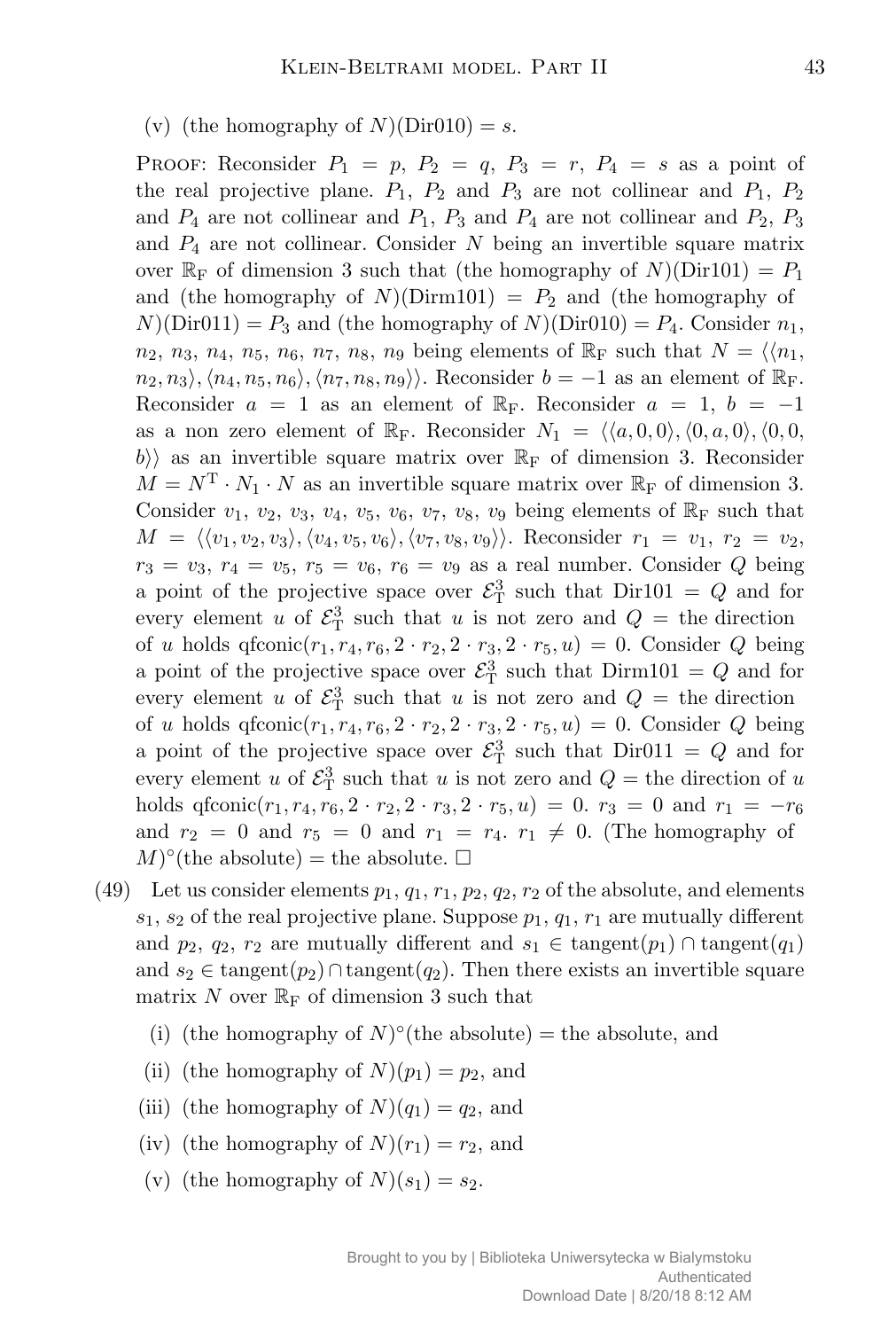The theorem is a consequence of (48) and (47).

- (50) Let us consider elements  $p_1$ ,  $q_1$ ,  $r_1$ ,  $p_2$ ,  $q_2$ ,  $r_2$  of the absolute. Suppose  $p_1, q_1, r_1$  are mutually different and  $p_2, q_2, r_2$  are mutually different. Then there exists an invertible square matrix N over  $\mathbb{R}_{\text{F}}$  of dimension 3 such that
	- (i) (the homography of  $N$ <sup>o</sup>(the absolute) = the absolute, and
	- (ii) (the homography of  $N(p_1) = p_2$ , and
	- (iii) (the homography of  $N(q_1) = q_2$ , and
	- (iv) (the homography of  $N(r_1) = r_2$ .

The theorem is a consequence of (33), (48), and (47).

- (51) Let us consider a collinearity space *C*, and elements *p*, *q*, *r*, *s* of *C*. If  $Line(p, q) = Line(r, s)$ , then *r*, *s* and *p* are collinear.
- (52) Let us consider a collinearity space *C*, and elements *p*, *q* of *C*. Then  $\text{Line}(p, q) = \text{Line}(q, p).$ PROOF: Line $(p, q) \subseteq$  Line $(q, p)$ . Line $(q, p) \subseteq$  Line $(p, q)$ .  $\Box$
- (53) Let us consider an invertible square matrix *N* over  $\mathbb{R}_{\text{F}}$  of dimension 3, and elements *p*, *q*, *r*, *s* of the projective space over  $\mathcal{E}_{T}^{3}$ . Suppose Line((the homography of *N*)(*p*), (the homography of *N*)(*q*)) = Line((the homography of  $N(r)$ , (the homography of  $N(s)$ ). Then
	- (i) *p*, *q* and *r* are collinear, and
	- (ii) *p*, *q* and *s* are collinear, and
	- (iii) *r*, *s* and *p* are collinear, and
	- (iv) *r*, *s* and *q* are collinear.

The theorem is a consequence of (51) and (52).

Let us consider an invertible square matrix *N* over  $\mathbb{R}_{\text{F}}$  of dimension 3 and elements *p*, *q*, *r*, *s*, *t*, *u*, *n*1, *n*2, *n*3, *n*<sup>4</sup> of the real projective plane. Now we state the propositions:

- (54) Suppose  $p \neq q$  and  $r \neq s$  and  $n_1 \neq n_2$  and  $n_3 \neq n_4$  and  $p, q$  and  $t$  are collinear and *r*, *s* and *t* are collinear and  $n_1 =$  (the homography of  $N(p)$ ) and  $n_2 =$  (the homography of *N*)(*q*) and  $n_3 =$  (the homography of *N*)(*r*) and  $n_4$  = (the homography of *N*)(*s*) and  $n_1$ ,  $n_2$  and *u* are collinear and *n*3, *n*<sup>4</sup> and *u* are collinear. Then
	- (i)  $u =$  (the homography of  $N(t)$ , or
	- (ii)  $\text{Line}(n_1, n_2) = \text{Line}(n_3, n_4).$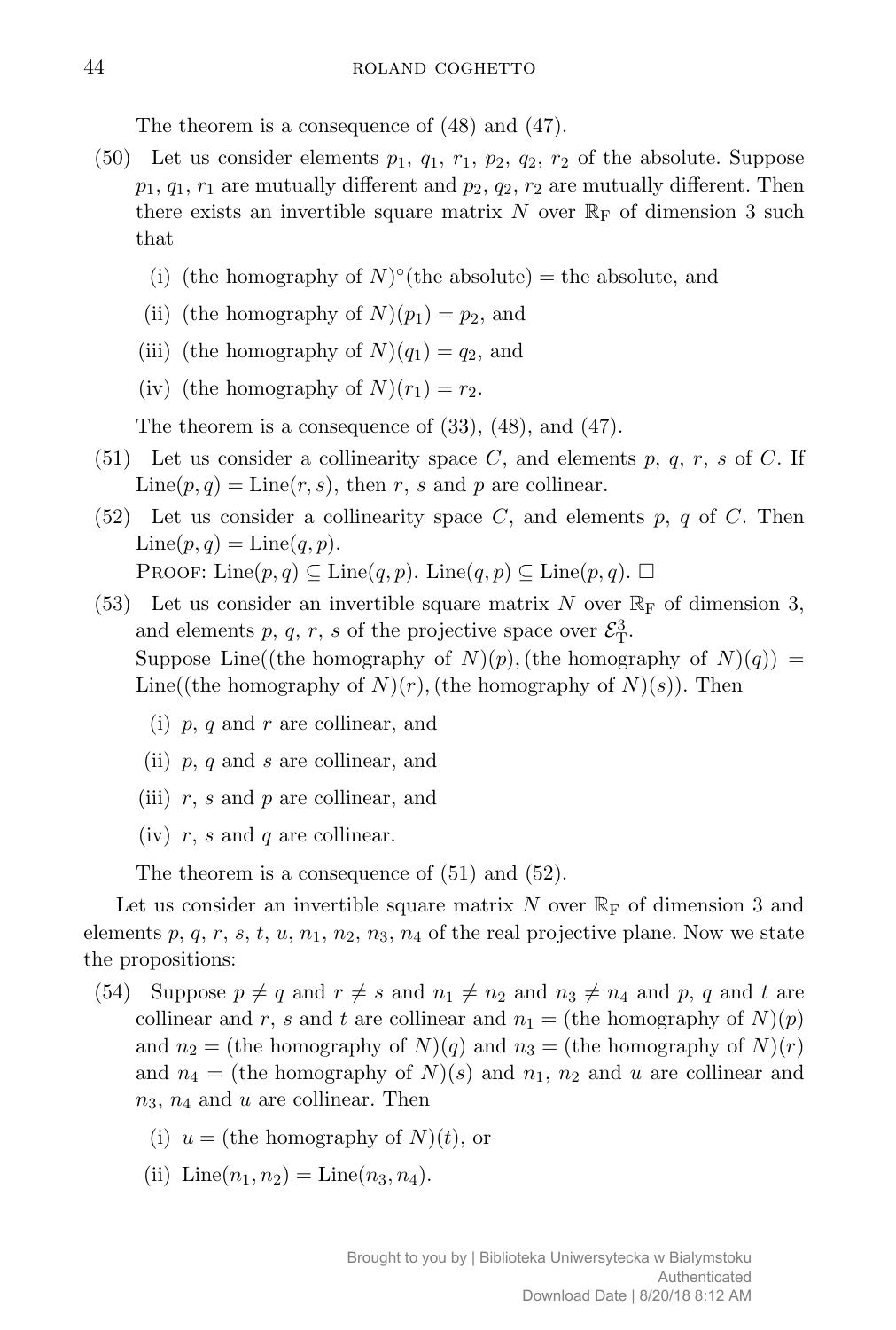- (55) Suppose  $p \neq q$  and  $r \neq s$  and  $n_1 \neq n_2$  and  $n_3 \neq n_4$  and p, q and t are collinear and  $r$ ,  $s$  and  $t$  are collinear and  $n_1 =$  (the homography of  $N(p)$  and  $n_2 =$  (the homography of  $N(q)$  and  $n_3 =$  (the homography of  $N(r)$  and  $n_4 =$  (the homography of  $N(s)$ ) and  $n_1$ ,  $n_2$  and  $u$  are collinear and *n*3, *n*<sup>4</sup> and *u* are collinear and *p*, *q* and *r* are not collinear. Then  $u =$  (the homography of  $N(t)$ ). The theorem is a consequence of (54) and (53).
- $(56)$  Let us consider elements p, q of the absolute, and elements a, b of the BKmodel. Then there exists an invertible square matrix  $N$  over  $\mathbb{R}_{\text{F}}$  of dimension 3 such that
	- (i) (the homography of  $N$ <sup>o</sup>(the absolute) = the absolute, and
	- (ii) (the homography of  $N(a) = b$ , and
	- (iii) (the homography of  $N(p) = q$ .

PROOF: Consider  $p'$  being an element of the absolute such that  $p \neq p'$  and  $p, a$  and  $p'$  are collinear. Consider  $q'$  being an element of the absolute such that  $q \neq q'$  and  $q$ , *b* and  $q'$  are collinear. Consider *t* being an element of the real projective plane such that tangent $(p)$ ∩tangent $(p') = \{t\}$ . Consider *u* being an element of the real projective plane such that tangent $(q) \cap$  $tangent(q') = \{u\}$ . Reconsider  $a' = a$  as an element of the real projective plane. Consider *R*<sup>1</sup> being an element of the real projective plane such that  $R_1 \in$  the absolute and *a*<sup> $\prime$ </sup>, *t* and  $R_1$  are collinear. Reconsider  $b' = b$  as an element of the real projective plane. Consider *R*<sup>2</sup> being an element of the real projective plane such that  $R_2 \in$  the absolute and  $b'$ ,  $u$  and  $R_2$  are collinear.  $p, p', R_1$  are mutually different. Consider  $N$  being an invertible square matrix over  $\mathbb{R}_{F}$  of dimension 3 such that (the homography of  $(N)^\circ$  (the absolute) = the absolute and (the homography of  $N$ ) $(p) = q$  and (the homography of  $N(p') = q'$  and (the homography of  $N(R_1) = R_2$ ) and (the homography of  $N(t) = u$ . Reconsider  $p_5 = p$ ,  $p_6 = p'$ ,  $p_7 = R_1$ ,  $p_8 = t$ ,  $p_9 = a$ ,  $n_1 = q$ ,  $n_2 = q'$ ,  $n_3 = R_2$ ,  $n_4 = u$ ,  $n_5 = b$  as an element of the real projective plane.  $n_5 =$  (the homography of *N*)(*p*<sub>9</sub>).  $\Box$ 

- (57) Let us consider elements *p*, *q*, *r*, *s* of the absolute. Suppose *p*, *q*, *r* are mutually different and *q*, *p*, *s* are mutually different. Then there exists an invertible square matrix N over  $\mathbb{R}_{\mathrm{F}}$  of dimension 3 such that
	- (i) (the homography of  $N$ <sup>o</sup>(the absolute) = the absolute, and
	- (ii) (the homography of  $N(p) = q$ , and
	- (iii) (the homography of  $N(q) = p$ , and
	- (iv) (the homography of  $N(r) = s$ , and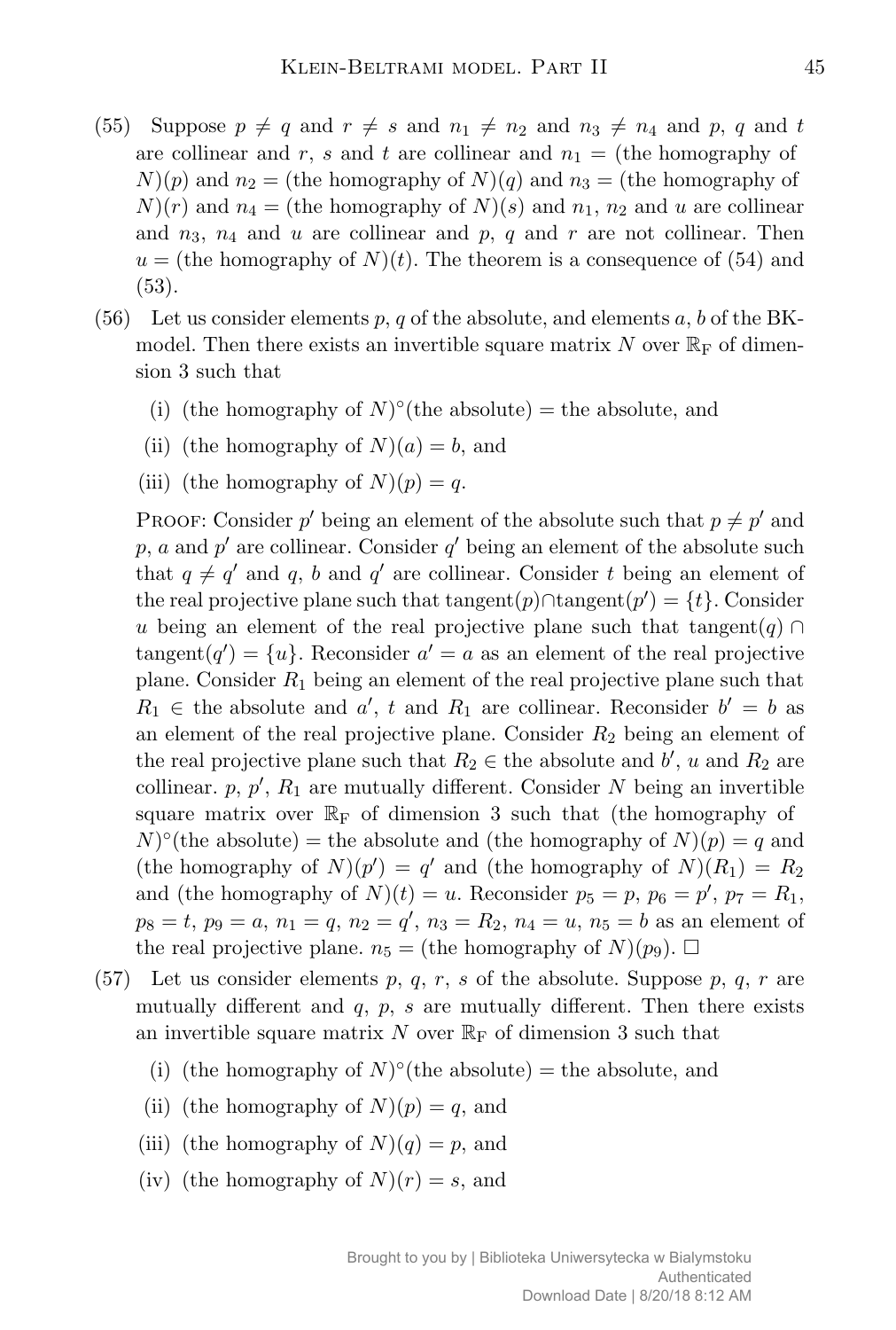(v) for every element *t* of the real projective plane such that  $t \in \text{tangent}(p) \cap$  $tangent(q)$  holds (the homography of  $N(t) = t$ .

The theorem is a consequence of (33), (48), and (47).

Let us consider elements *P*, *Q* of the BK-model. Now we state the propositions:

- (58) Suppose  $P \neq Q$ . Then there exist elements  $P_1$ ,  $P_2$ ,  $P_3$ ,  $P_4$  of the absolute and there exists an element  $P_5$  of the projective space over  $\mathcal{E}_{\rm T}^3$  such that  $P_1 \neq P_2$  and *P*, *Q* and *P*<sub>1</sub> are collinear and *P*, *Q* and *P*<sub>2</sub> are collinear and  $P$ ,  $P_5$  and  $P_3$  are collinear and  $Q$ ,  $P_5$  and  $P_4$  are collinear and  $P_1$ , *P*2, *P*<sup>3</sup> are mutually different and *P*1, *P*2, *P*<sup>4</sup> are mutually different and  $P_5 \in \text{tangent}(P_1) \cap \text{tangent}(P_2)$ . The theorem is a consequence of (20),  $(32), (41), (30), (42), (29), (40), \text{ and } (7).$
- (59) Suppose  $P \neq Q$ . Then there exists an invertible square matrix N over  $\mathbb{R}_{\mathrm{F}}$  of dimension 3 such that
	- (i) (the homography of  $N$ <sup>o</sup>(the absolute) = the absolute, and
	- (ii) (the homography of  $N(P) = Q$ , and
	- (iii) (the homography of  $N(Q) = P$ , and
	- (iv) there exist elements  $P_1$ ,  $P_2$  of the absolute such that  $P_1 \neq P_2$  and  $P$ ,  $Q$  and  $P_1$  are collinear and  $P$ ,  $Q$  and  $P_2$  are collinear and (the homography of  $N(P_1) = P_2$  and (the homography of  $N(P_2) = P_1$ .

Proof: Consider *P*1, *P*2, *P*3, *P*<sup>4</sup> being elements of the absolute, *P*<sup>5</sup> being an element of the projective space over  $\mathcal{E}_{\mathrm{T}}^3$  such that  $P_1 \neq P_2$  and  $P$ ,  $Q$  and  $P_1$  are collinear and  $P$ ,  $Q$  and  $P_2$  are collinear and  $P$ ,  $P_5$  and  $P_3$  are collinear and  $Q$ ,  $P_5$  and  $P_4$  are collinear and  $P_1$ ,  $P_2$ ,  $P_3$  are mutually different and  $P_1$ ,  $P_2$ ,  $P_4$  are mutually different and  $P_5 \in \text{tangent}(P_1) \cap \text{tangent}(P_2)$ . Consider  $N_1$  being an invertible square matrix over  $\mathbb{R}_F$  of dimension 3 such that (the homography of  $N_1$ <sup>o</sup>(the absolute) = the absolute and (the homography of  $N_1$ )(Dir101) =  $P_1$  and (the homography of  $N_1$ )(Dirm  $101$ ) =  $P_2$  and (the homography of  $N_1$ )(Dir011) =  $P_3$  and (the homography of  $N_1$ )(Dir010) =  $P_5$ . Consider  $N_2$  being an invertible square matrix over  $\mathbb{R}_{\text{F}}$  of dimension 3 such that (the homography of  $N_2$ )°(the absolute) = the absolute and (the homography of  $N_2$ )(Dir101) =  $P_2$  and (the homography of  $N_2$ )(Dirm101) =  $P_1$  and (the homography of  $N_2$ )(Dir011) =  $P_4$ and (the homography of  $N_2$ )(Dir010) =  $P_5$ . Reconsider  $N = N_2 \cdot (N_1^{\circ})$ as an invertible square matrix over  $\mathbb{R}_{\text{F}}$  of dimension 3. Reconsider  $h_1 =$ the homography of *N*<sup>1</sup> as an element of EnsHomography3. Reconsider  $h_5 = h_1$  as an element of the subgroup of *K*-isometries. Reconsider  $h_2 =$ the homography of  $N_2$  as an element of EnsHomography3. Reconsider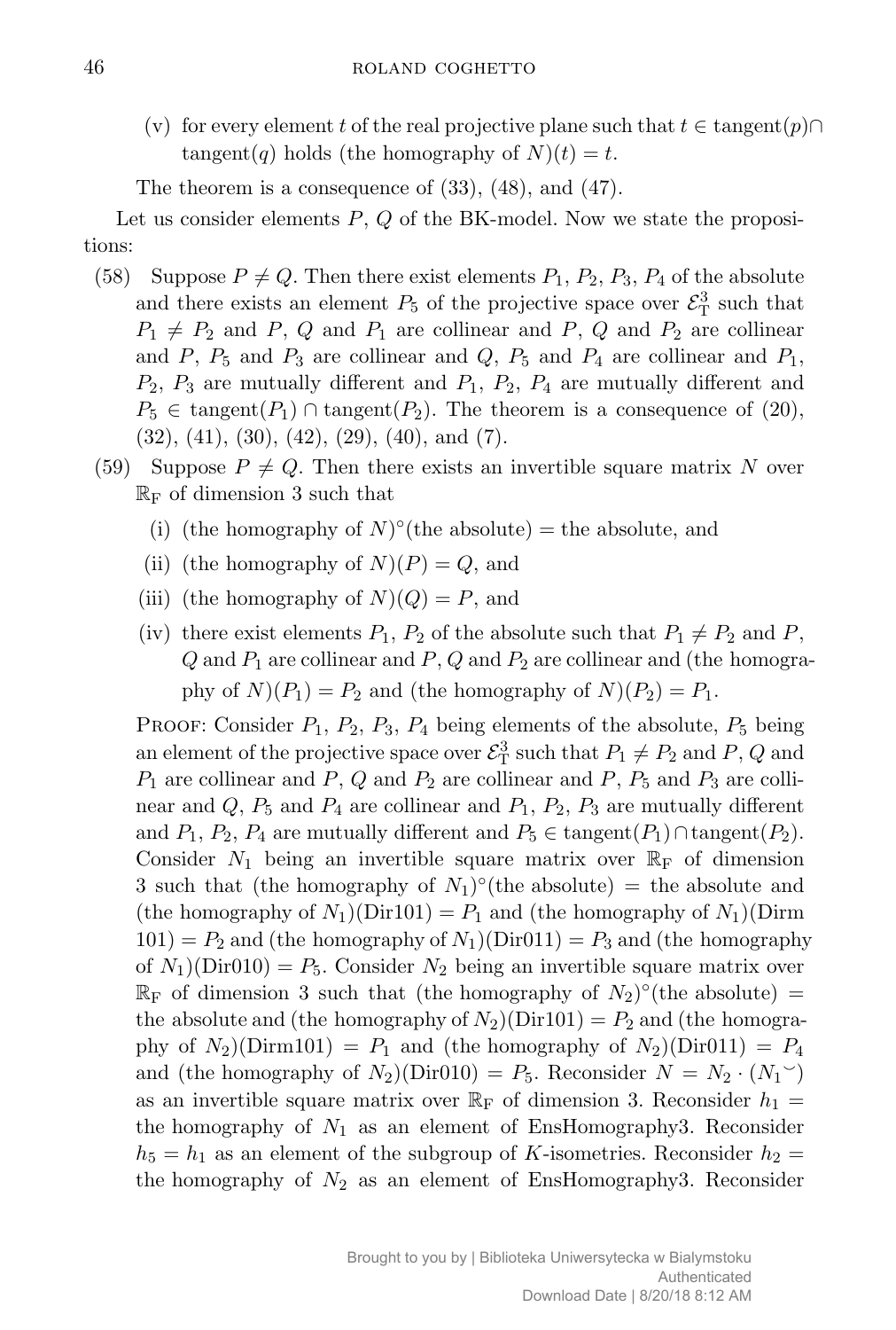$h_6 = h_2$  as an element of the subgroup of *K*-isometries. Reconsider  $h_3 =$ the homography of  $N_1$ <sup>o</sup> as an element of EnsHomography3.  $h_5^{-1} = h_3$ . Reconsider  $h_7 = h_3$  as an element of the subgroup of *K*-isometries. Reconsider  $h_4 = h_6 \cdot h_7$  as an element of the subgroup of *K*-isometries. Consider *h* being an element of EnsHomography3 such that  $h_4 = h$  and *h* is *K*-isometry. (the homography of  $N(P) = Q$  and (the homography of  $N(Q) = P$  by [\[5,](#page-15-11) (102), (57)], [\[6,](#page-15-12) (15)].  $\Box$ 

## 4. Main Lemmas

Now we state the propositions:

- (60) Let us consider elements *P*, *Q* of the BK-model. Then there exists an element *h* of the subgroup of *K*-isometries and there exists an invertible square matrix N over  $\mathbb{R}_{\mathbb{F}}$  of dimension 3 such that  $h =$  the homography of N and (the homography of  $N(P) = Q$  and (the homography of  $N(Q) = P$ . The theorem is a consequence of (43) and (59).
- (61) Let us consider elements *P*, *Q*, *R*, *S*, *T*, *U* of the BK-model. Suppose there exist elements  $h_1$ ,  $h_2$  of the subgroup of  $K$ -isometries and there exist invertible square matrices  $N_1$ ,  $N_2$  over  $\mathbb{R}_F$  of dimension 3 such that  $h_1$  = the homography of  $N_1$  and  $h_2$  = the homography of  $N_2$  and (the homography of  $N_1$ )( $P$ ) =  $R$  and (the homography of  $N_1$ )( $Q$ ) =  $S$  and (the homography of  $N_2(R) = T$  and (the homography of  $N_2(S) = U$ . Then there exists an element  $h_3$  of the subgroup of  $K$ -isometries and there exists an invertible square matrix  $N_3$  over  $\mathbb{R}_F$  of dimension 3 such that  $h_3$  = the homography of  $N_3$  and (the homography of  $N_3$ )(*P*) = *T* and (the homography of  $N_3$ )( $Q$ ) = *U*. The theorem is a consequence of (46).
- (62) Let us consider elements *P*, *Q*, *R* of the BK-model, an element *h* of the subgroup of K-isometries, and an invertible square matrix  $N$  over  $\mathbb{R}_{\text{F}}$ of dimension 3. Suppose  $h =$  the homography of N and (the homography of  $N(P) = R$  and (the homography of  $N(Q) = R$ . Then  $P = Q$ .

## **REFERENCES**

<span id="page-14-0"></span>[2] Eugenio Beltrami. Saggio di interpetrazione della geometria non-euclidea. *Giornale di Matematiche*, 6:284–322, 1868.

<span id="page-14-1"></span><sup>[1]</sup> Grzegorz Bancerek, Czesław Byliński, Adam Grabowski, Artur Korniłowicz, Roman Matuszewski, Adam Naumowicz, Karol Pąk, and Josef Urban. [Mizar: State-of-the-art and](http://dx.doi.org/10.1007/978-3-319-20615-8_17) [beyond.](http://dx.doi.org/10.1007/978-3-319-20615-8_17) In Manfred Kerber, Jacques Carette, Cezary Kaliszyk, Florian Rabe, and Volker Sorge, editors, *Intelligent Computer Mathematics*, volume 9150 of *Lecture Notes in Computer Science*, pages 261–279. Springer International Publishing, 2015. ISBN 978-3- 319-20614-1. doi[:10.1007/978-3-319-20615-8](http://dx.doi.org/10.1007/978-3-319-20615-8_17) 17.